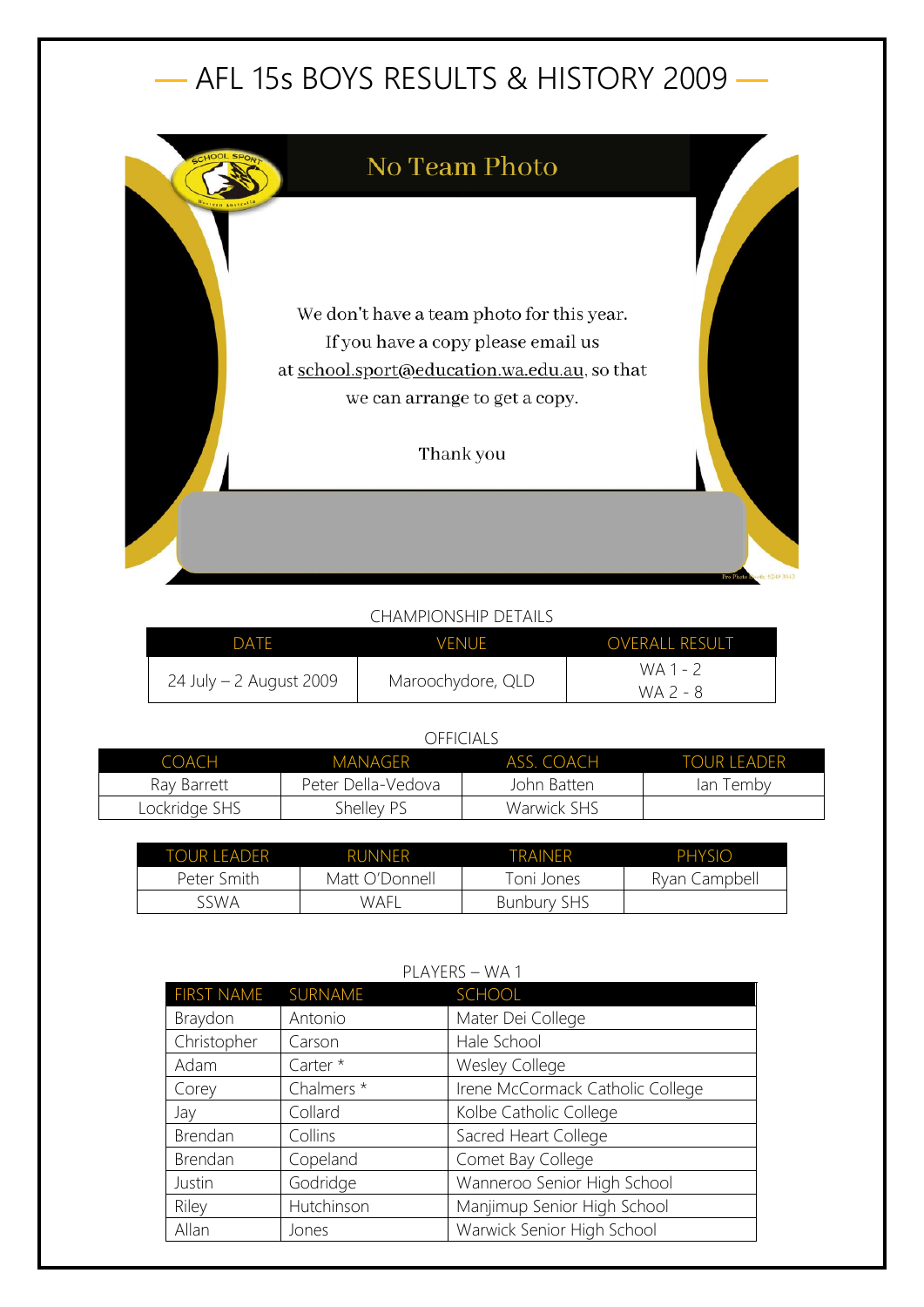| Brendon     | Lim (MW) $*$ | Hale School                      |
|-------------|--------------|----------------------------------|
| Sean        | Lynch        | Kelmscott Senior High School     |
| Michael     | Mariot       | Hamilton Hill Senior High School |
| Benjamin    | McNamara     | Aquinas College                  |
| Lachlan     | Micale       | Busselton Senior High School     |
| Mackenzie   | Morgan       | Sacred Heart College             |
| Matthew     | O'Brien      | Perth Modern School              |
| Jaegar      | $O'Meara*$   | Nagle Catholic College           |
| Marco       | Paparone     | John Curtin College of the Arts  |
| Dominic     | Radecki      | <b>Trinity College</b>           |
| Jacob       | Regan        | Warwick Senior High School       |
| Alex        | Riiel        | Como Secondary College           |
| Nicholas    | Rodda        | Sacred Heart College             |
| <b>Jack</b> | Vlasich      | Mazenod College                  |
| Laine       | Wilkins      | Halls Head Community College     |

(C) Captain (VC) Vice Captain (MW) Medal Winner (AA) All Australian



| COACH         | MANAGFR        | ASS COACH        | PHYSIO        |
|---------------|----------------|------------------|---------------|
| Mark Tilbury  | John Lawniczak | Stephan Palandri | Ryan Campbell |
| Lockridge SHS | Shelley PS     | Warwick SHS      |               |

| <b>RUNNER</b>  | TRAINER            | TOUR LEADER | <b>TOUR LEADER</b> |
|----------------|--------------------|-------------|--------------------|
| Matt O'Donnell | Toni Jones         | Peter Smith | emby<br>an         |
| WAFI           | <b>Bunbury SHS</b> | sswa        |                    |